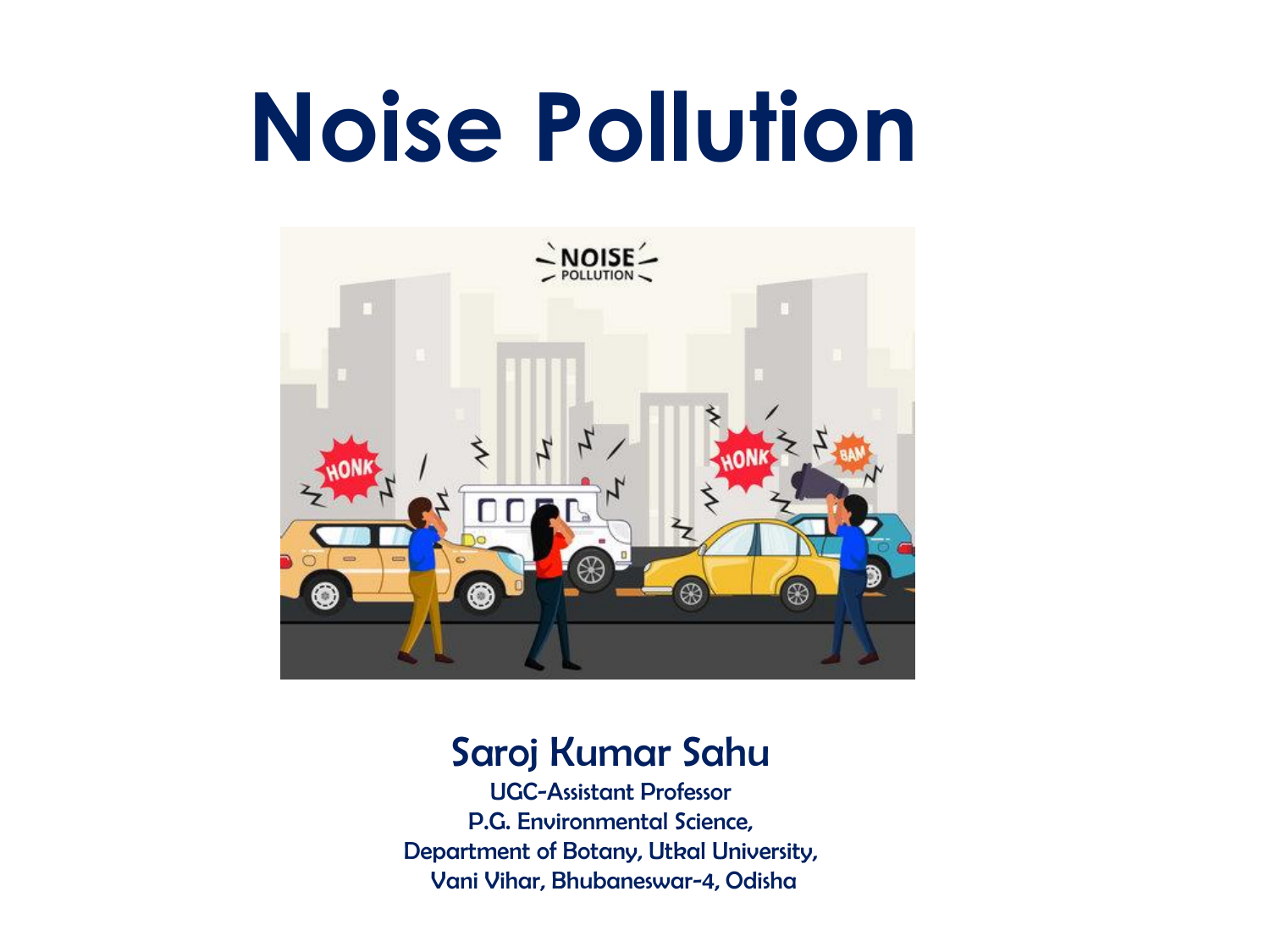# **What is noise pollution?**

 **Production of unwanted sounds that are annoying, distracting and causes irritation to one's ears which comes from an external source.**

 **Sound becomes undesirable when it disturbs the normal activities.**

 **World Health Organization stated that "noise must be recognized as a major threat to human well-being."**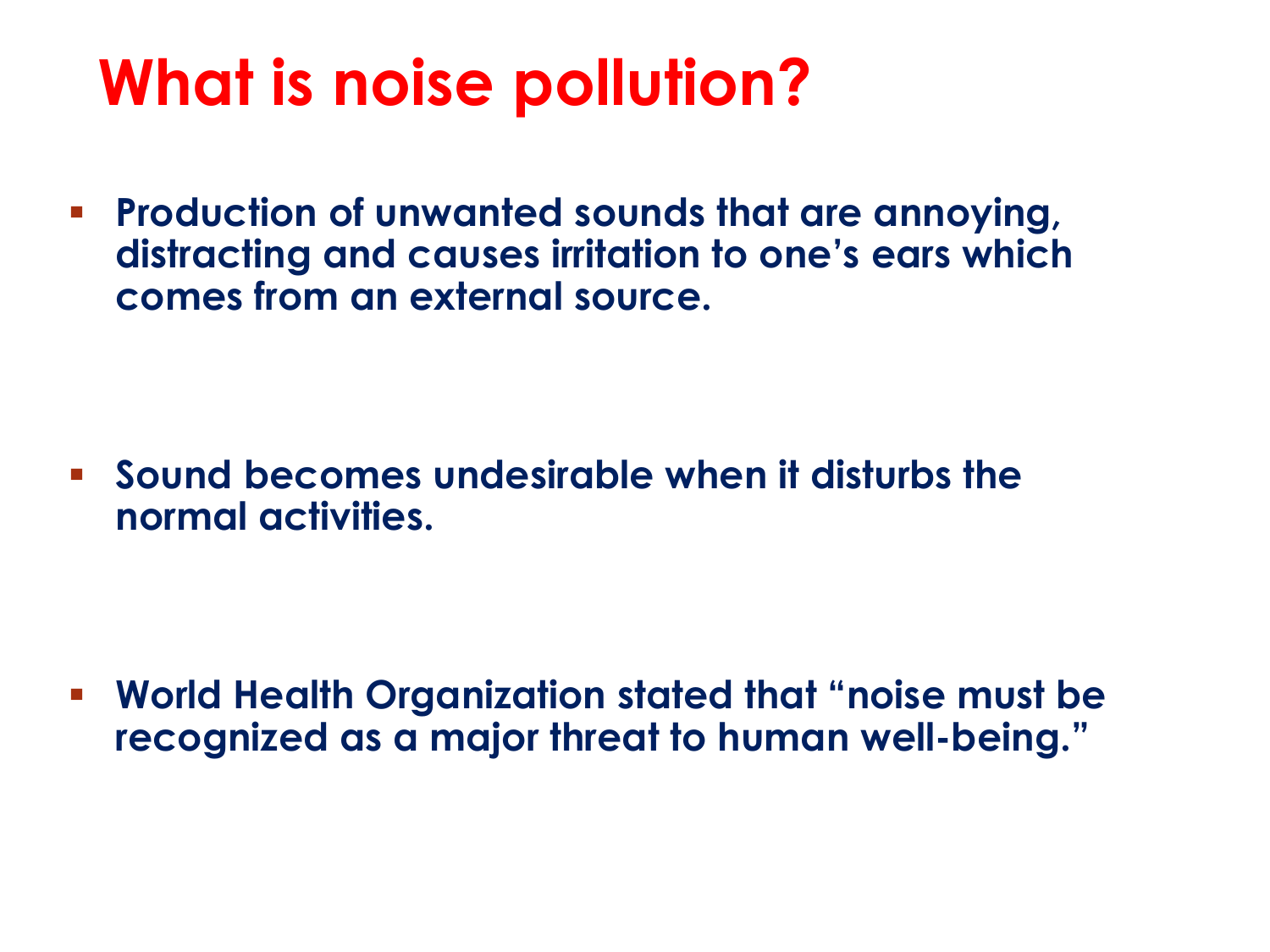### **Sources, Types, measurement and indices**

- **Major sources of noise are:**
- **Traffic junctions**
- **Railways**
- **Construction works**
- **Industrial productions**
- **Aircraft noise**
- **Household noise (Grinder, Air cooler, TV sets, dance, Radio, practices etc.)**
- **Air conditioners**
- **DG Sets in Markets etc.**
- **Many More activities…..**

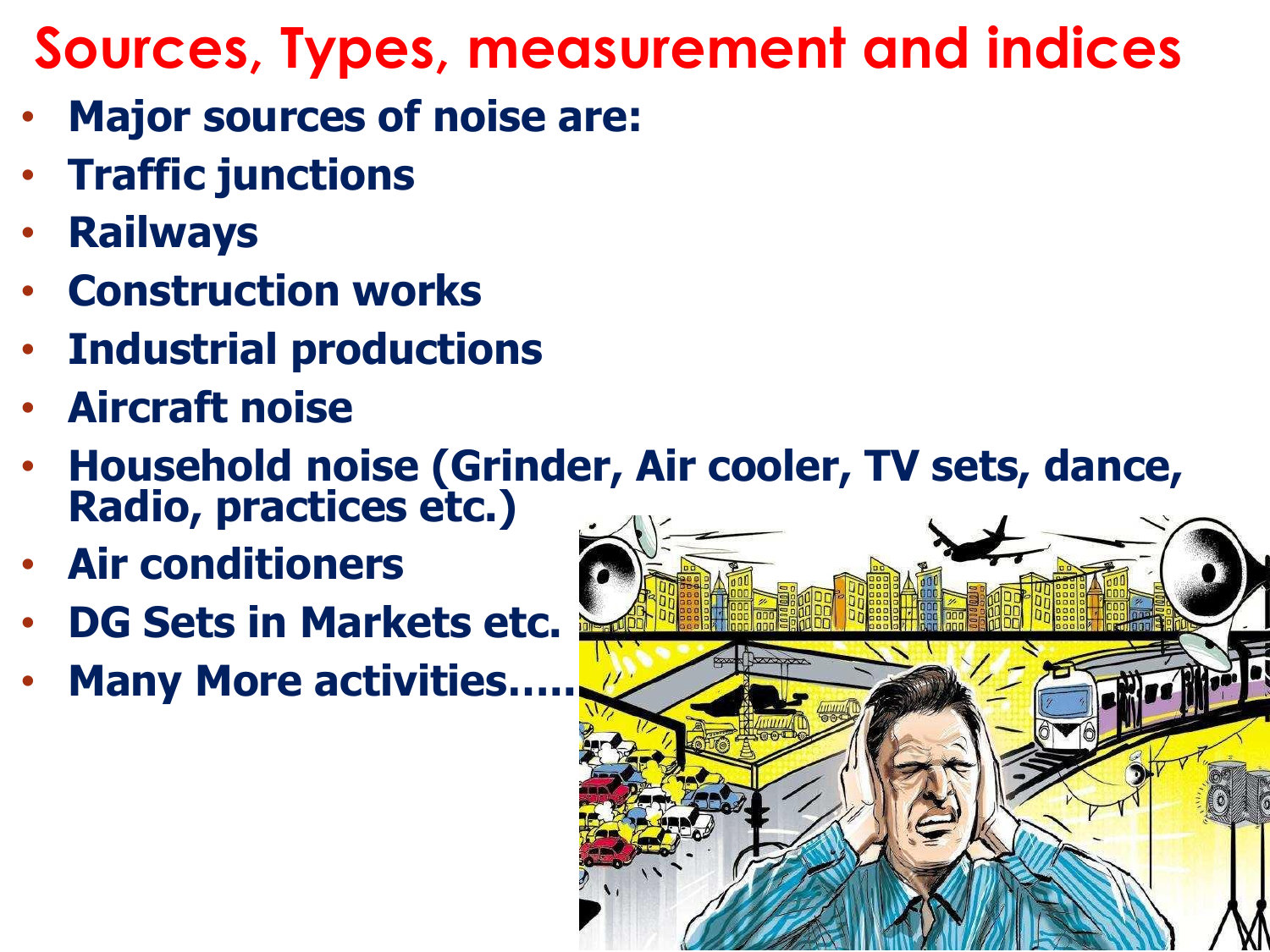### **Classifications of noise pollution:**

**Mainly of Two types of noise pollution.**

#### **1. Community noise pollution/ Non-industrial noise pollution:**

- **The noise produced from non-industrial sources i.e. all possible sources which includes noise from air and road traffic, construction noise and domestic sources viz. household.**
- **Some of the major community noise pollution of concern are aircraft noise pollution, roadways noise pollution and underwater noise pollution.**

#### **2. Occupational/Industrial noise pollution:**

• **The varied sources of noise that includes industrial machinery an processes generate occupational noise pollution viz. crushing, blasting impact processes, equipment etc.**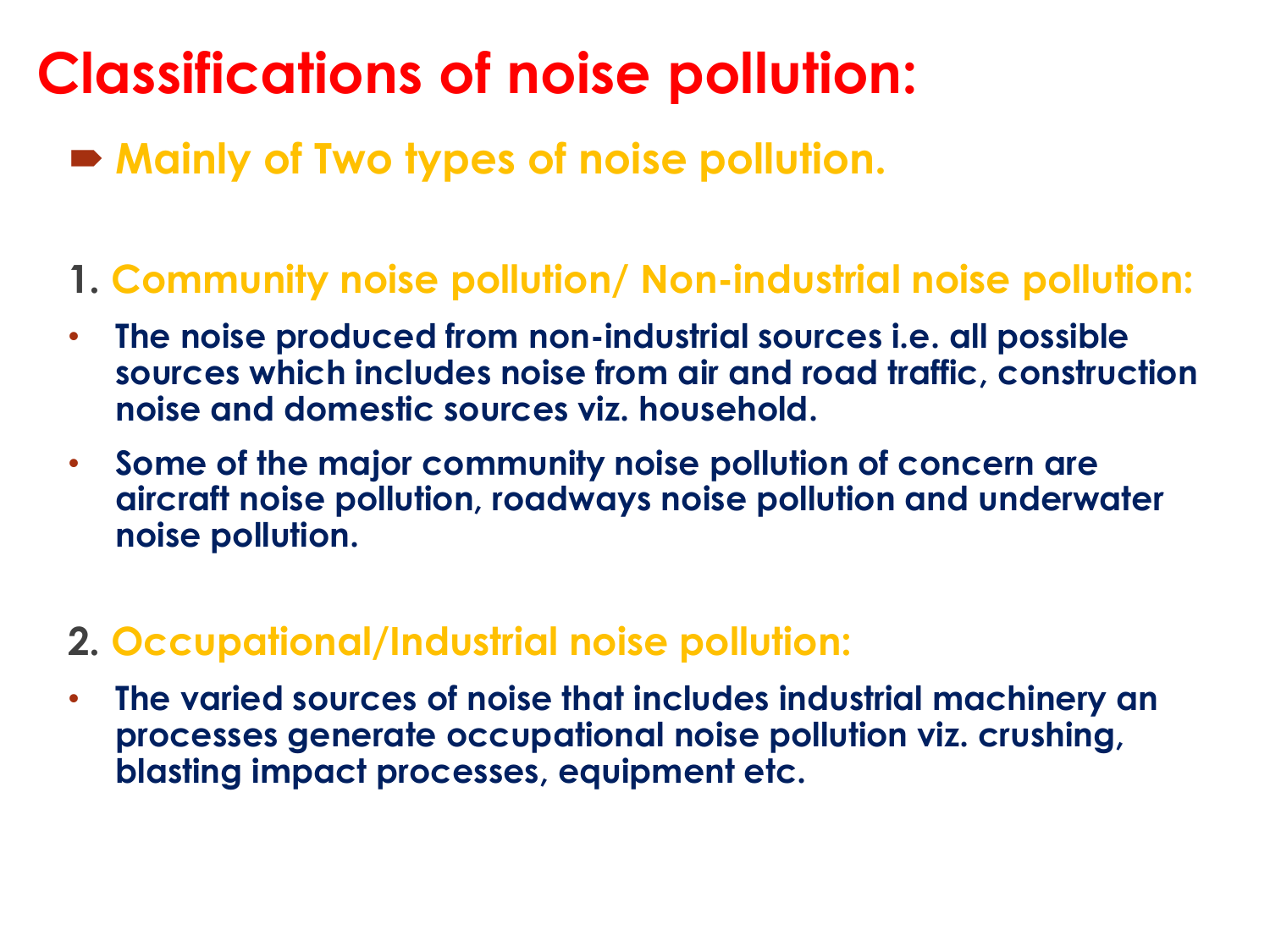#### **Measurement of noise pollution:**

- **A decibel(dB) is the main unit to measure the intensity of loudness of sound.**
- **Normal human ear can detect sound between 0 dB to 140 dB**
- **But, anything between 120 to 150 dB cause pain and problem.**

| <b>Source</b>                               | Decibels(dB) |
|---------------------------------------------|--------------|
| Turbo jet airplane                          | 150          |
| <b>Truck without muffler</b>                | 90           |
| Noisy class, alarm clock, police<br>whistle | 80           |
| <b>Average residence</b>                    | 40           |
| <b>Quiet room</b>                           | 20           |
| Lowest audible sound                        | 0            |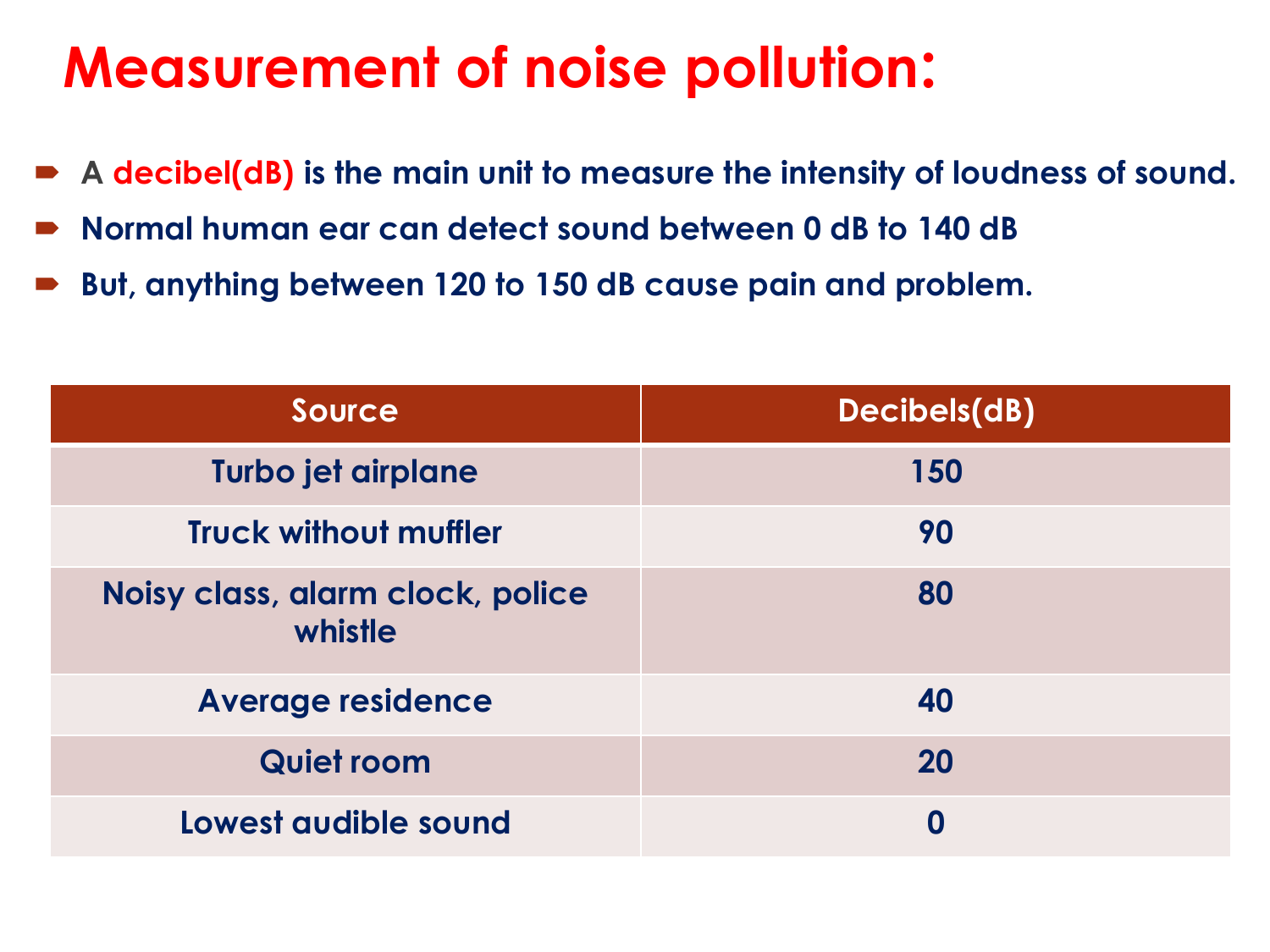**The Committee recommended Noise Standards for ambient air and for automobiles, domestic appliances and construction equipment's, which were later notified in Environment (Protection) Rules,1986 as given below:-**

| Code |                         |    | Day time Night time |
|------|-------------------------|----|---------------------|
| A    | Industrial area         | 75 | 70                  |
| В    | <b>Commercial area</b>  | 65 | 55                  |
|      | <b>Residential area</b> | 55 | 45                  |
|      | <b>Silence Zone</b>     | 50 | 40                  |

*Note: 1. Day time is reckoned in between 6 a.m. and 9 p.m. 2.Night time is reckoned in between 9 p.m. and 6 a.m.*

*3.Silence zone is referred as areas up to 100 meters around such premises as hospitals, educational institutions and courts. The Silence zones are to be declared by the Competent Authority. Use of vehicular horns, loudspeakers and bursting of crackers shall be banned in these zones.*

*4.Mixed categories of areas should be declared as one of the four above mentioned categories by the Competent Authority and the corresponding standards shall apply.*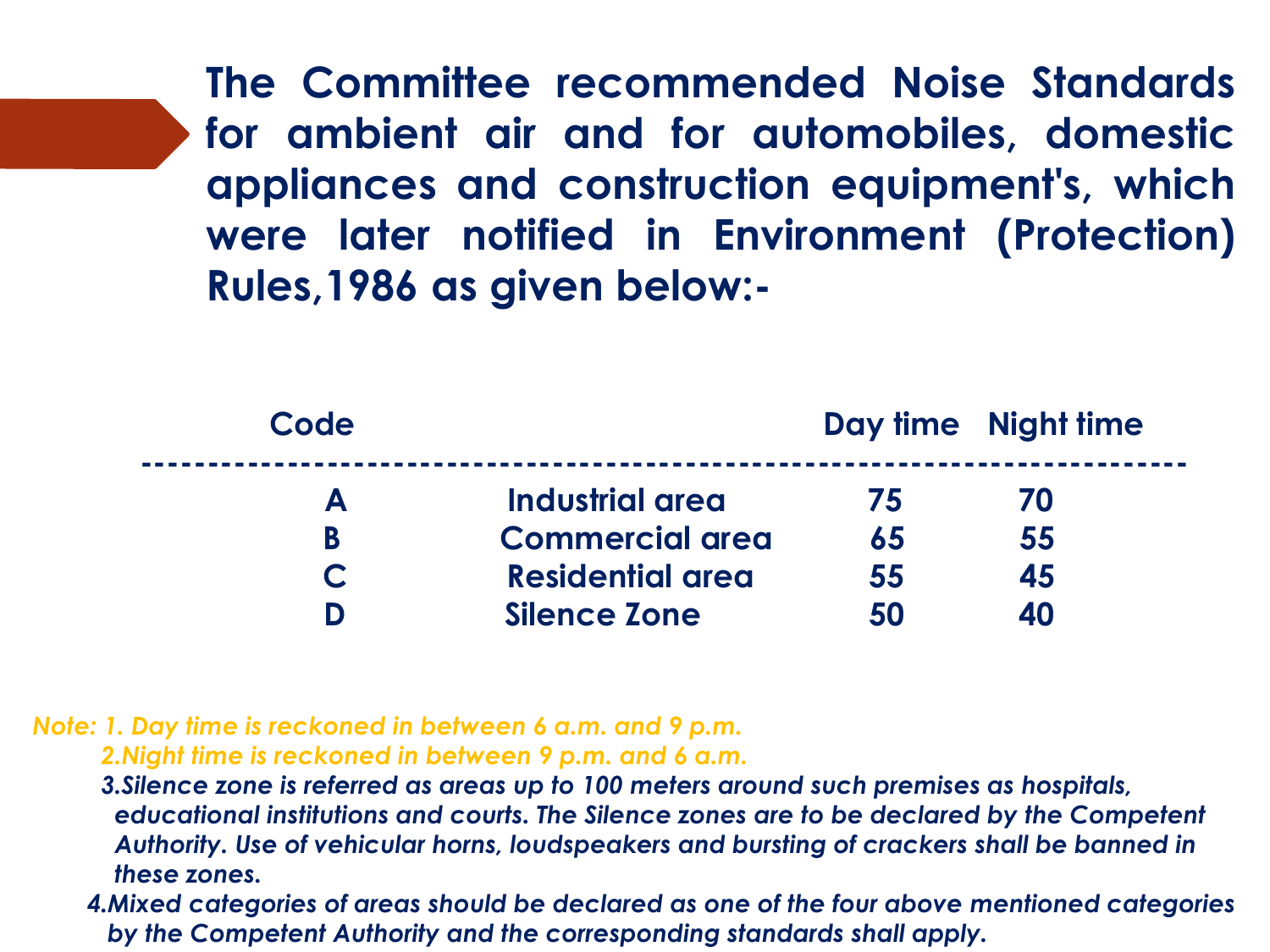**Noise standards for automobiles, domestic appliances and construction equipment's have been notified in Part 'E', Schedule-VI of Environment (Protection) Rules,1986,as amended on 19th May,1993,as given in the Tables below.**

| <b>Category of Vehicle</b>                                        | Noise limit in dB(A) |  |
|-------------------------------------------------------------------|----------------------|--|
| (a) Motorcycle, scooters and three<br>wheelers.                   | 80                   |  |
| (b) Passenger Cars                                                | 82                   |  |
| (c)Passenger or commercial vehicles<br>up to 4 MT                 | 85                   |  |
| (d)Passenger or commercial vehicles<br>above 4 MT and up to 12 MT | 89                   |  |
| (e)Passenger or commercial vehicles<br>exceeding 12 MT            | 91                   |  |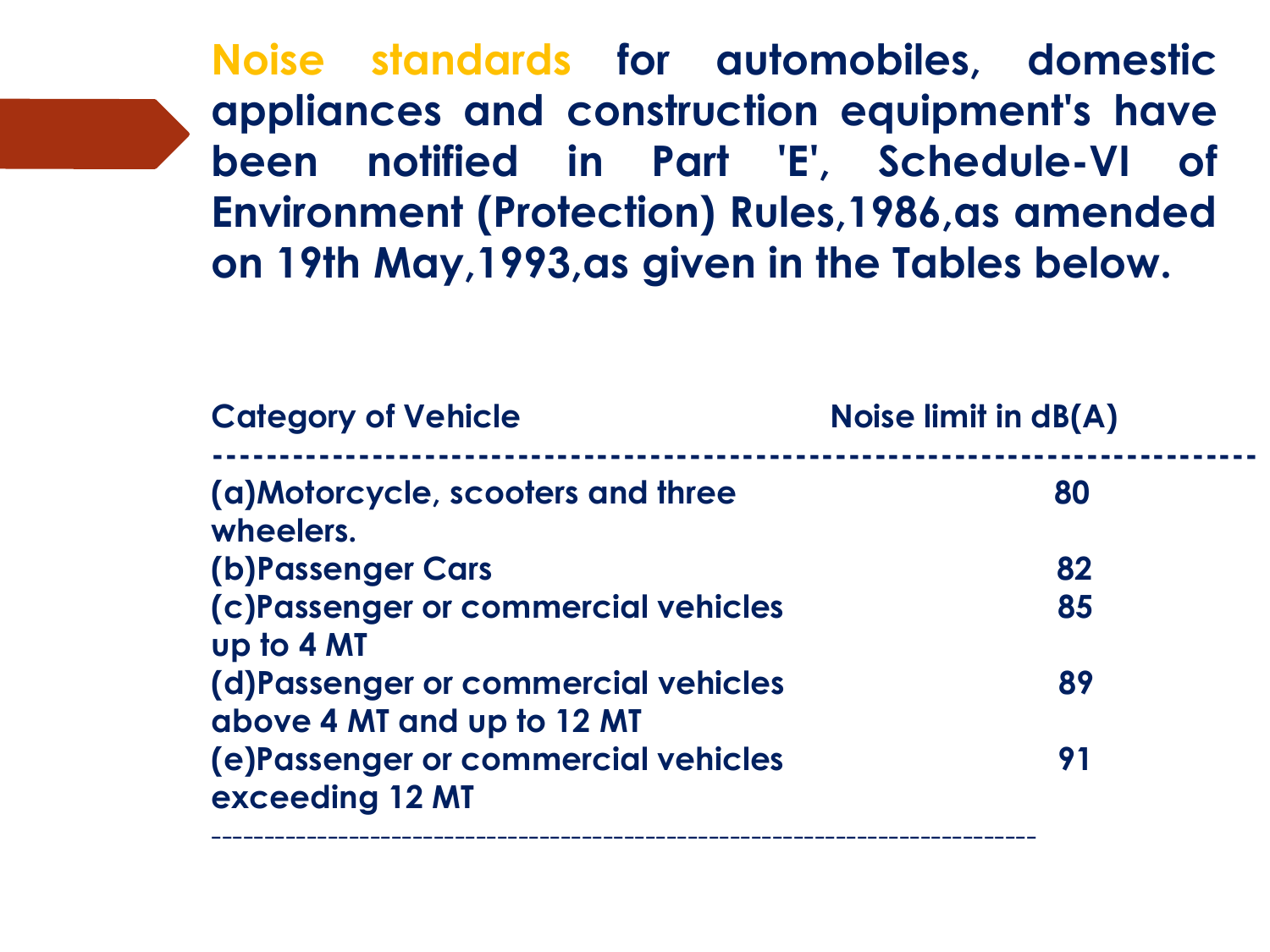| <b>Category of Domestic Appliances/</b><br><b>Construction Equipment</b>                                   | Noise limits in $dB(A)$ |  |
|------------------------------------------------------------------------------------------------------------|-------------------------|--|
| (a) Window air conditioners of 1 tonne<br>to 1.5 tonne                                                     | 68                      |  |
| (b) Air Coolers                                                                                            | 60                      |  |
| (c)Refrigerators                                                                                           | 46                      |  |
| (d) Diesel Generator for domestic purposes                                                                 | $85 - 90$               |  |
| (e) Compactors (rollers), Front loaders,<br>Concrete mixers, Cranes(movable),<br><b>Vibrators and Saws</b> | 75                      |  |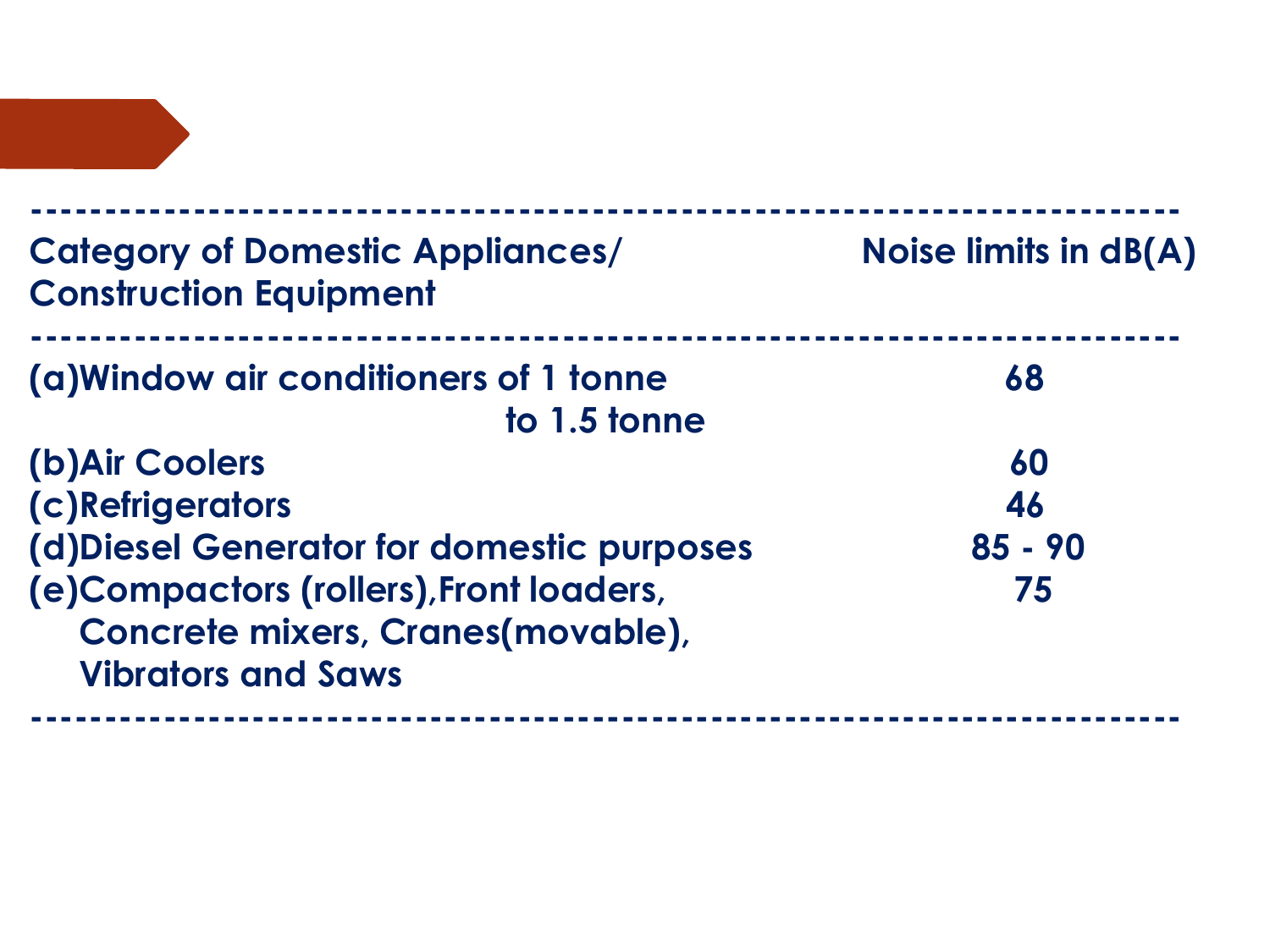### **Noise pollution indices:**

•

- **Indexing of all the criteria during noise pollution measurement of various sources.**
- **are the statistical analysis of noise.**
- **L10 is the noise level exceeded for 10% of the time of the measurement duration. This is often used to give an indication of the upper limit of fluctuation of noise e.g. noise from road traffic.**
- **L50 is the noise level exceeded for 50% of the measurement duration.**
- **L90 is the ambient or background noise level.**

*Traffic Noise Index= 4(L<sup>10</sup> – L90)+ L90 - 30*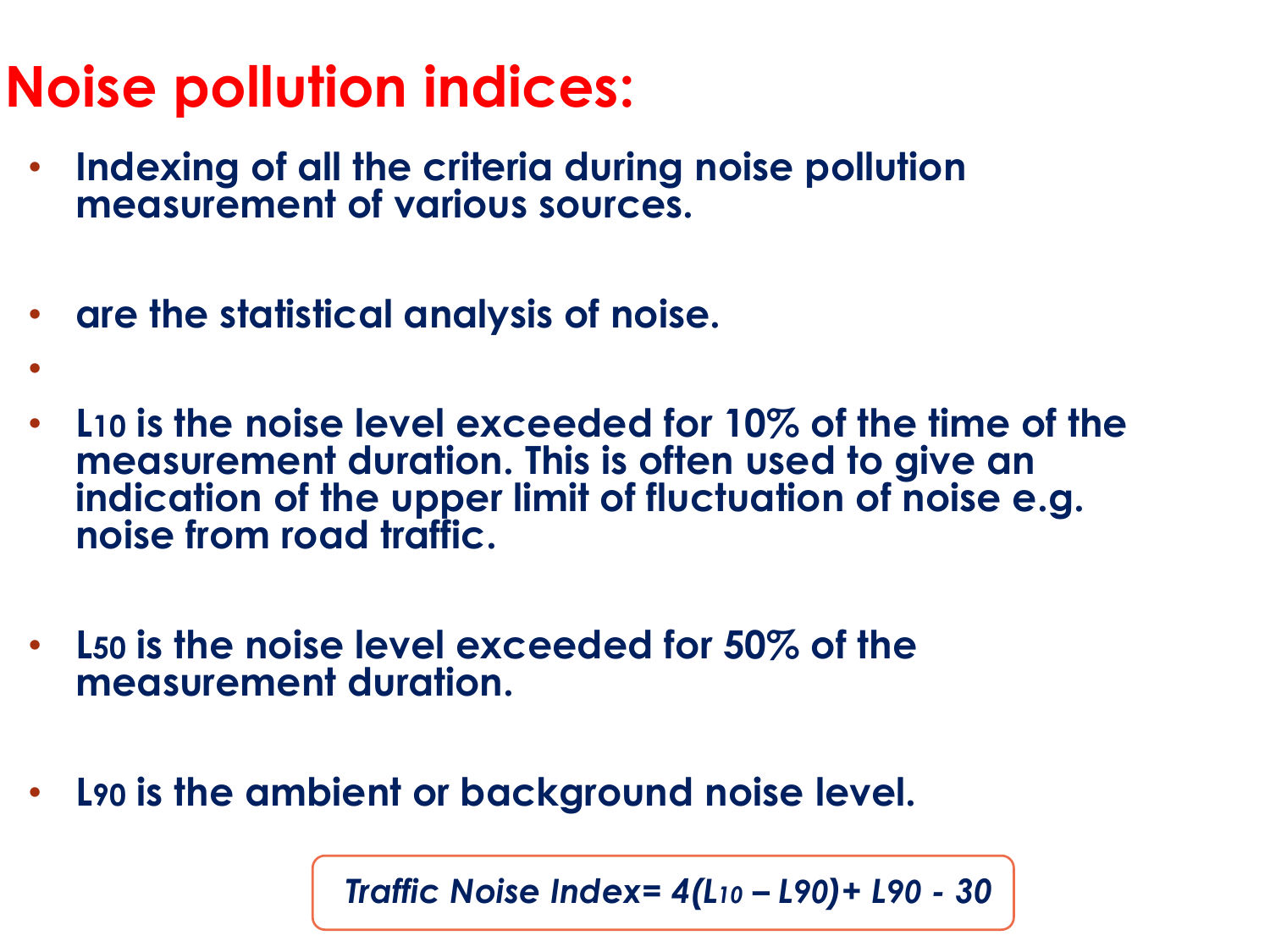**Percentile Noise Levels Road traffic noises are strongly time dependent. Their distribution function is determined by analyzing noise level data with some form of statistical analysis using the following parameters:** 

**L10 : ten percentile time exceeding noise level, is the one which exceeds 10% of the total observation time. It indicates peak levels of intruding noise.** 

**L50 : fifty percentile time exceeding noise level, is the one which exceeds 50% of the total observation time. It indicates average noise level.** 

**L90 : ninety percentile time exceeding noise level, is the one which exceeds 90% of the total observation time. It indicates background noise level.**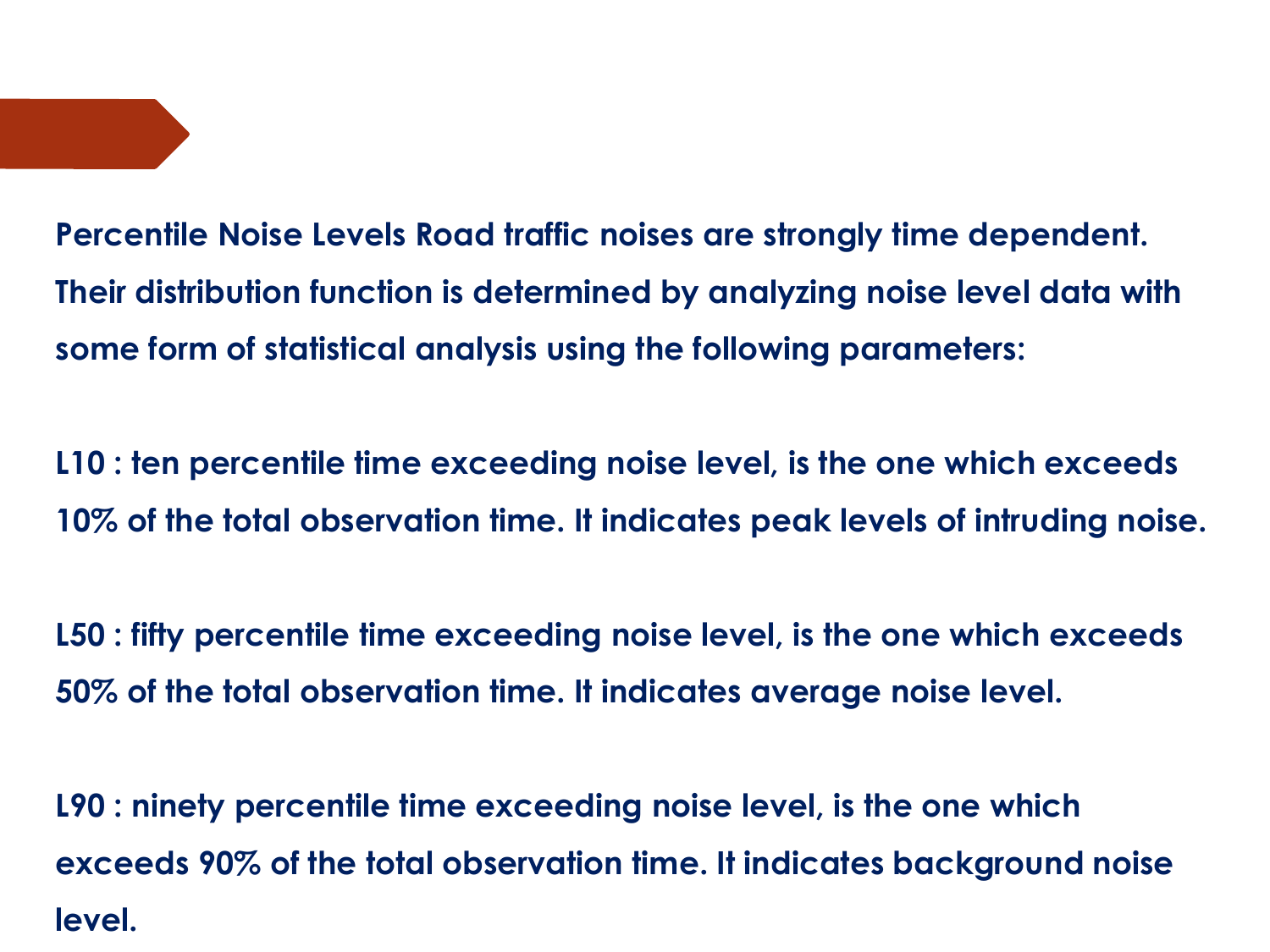# **Impacts of noise pollution on Human:**

- **Hearing impairment**
- **P** Decrease in efficiency
- **Fatigue**
- **Sleep disturbance**
- **Cardiovascular disease**
- **Lack of concentrations**
- **Temporary or permanent deafness**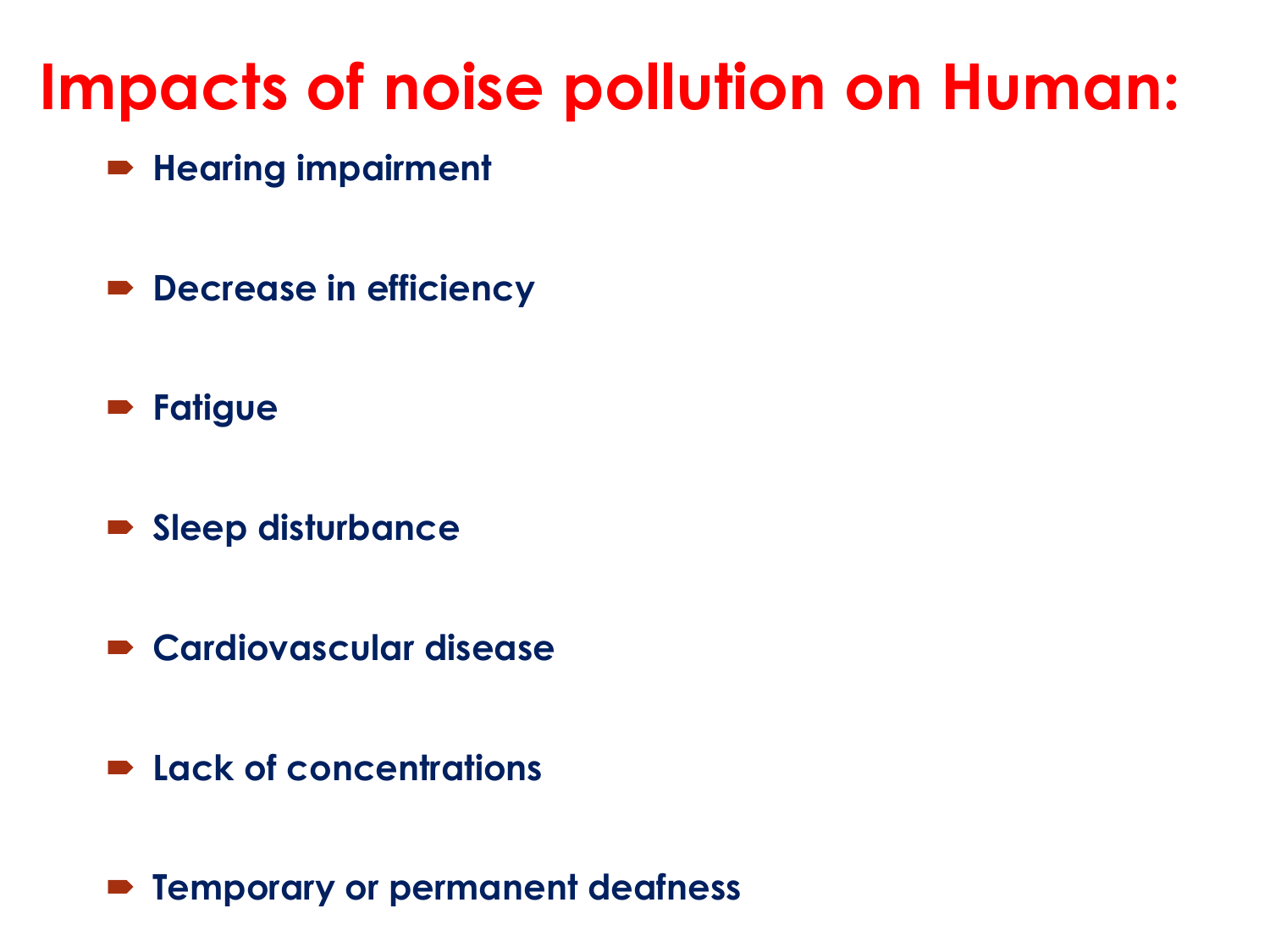# **Effects on animal:**

- **Damages nervous system**
- **Creates problem in navigation.**
- **Reduction of usable habitat.**
- **Obnoxious behaviour**
- **Genetic and evolutionary disorders.**
- **PEARE:** Death of certain species.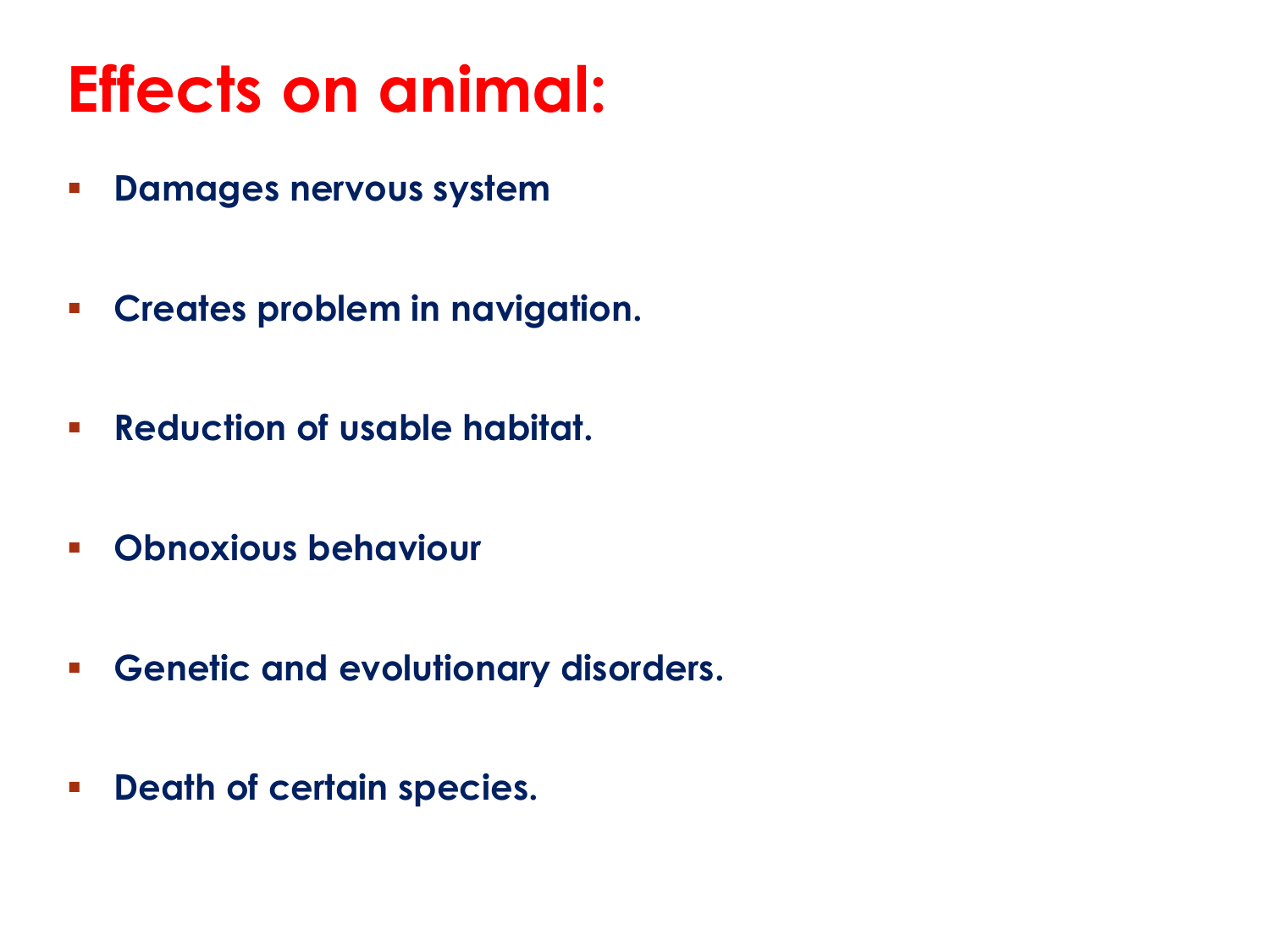#### **Effects on environment**

- **Breakage of earth barrier.**
- **Weakens the premises of buildings.**
- **Crop quality decreases.**
- **Marine invertebrates, such as crabs, have also been shown to be negatively affected by ship noise.**
- **Anthropogenic noise reduced the species richness of birds.**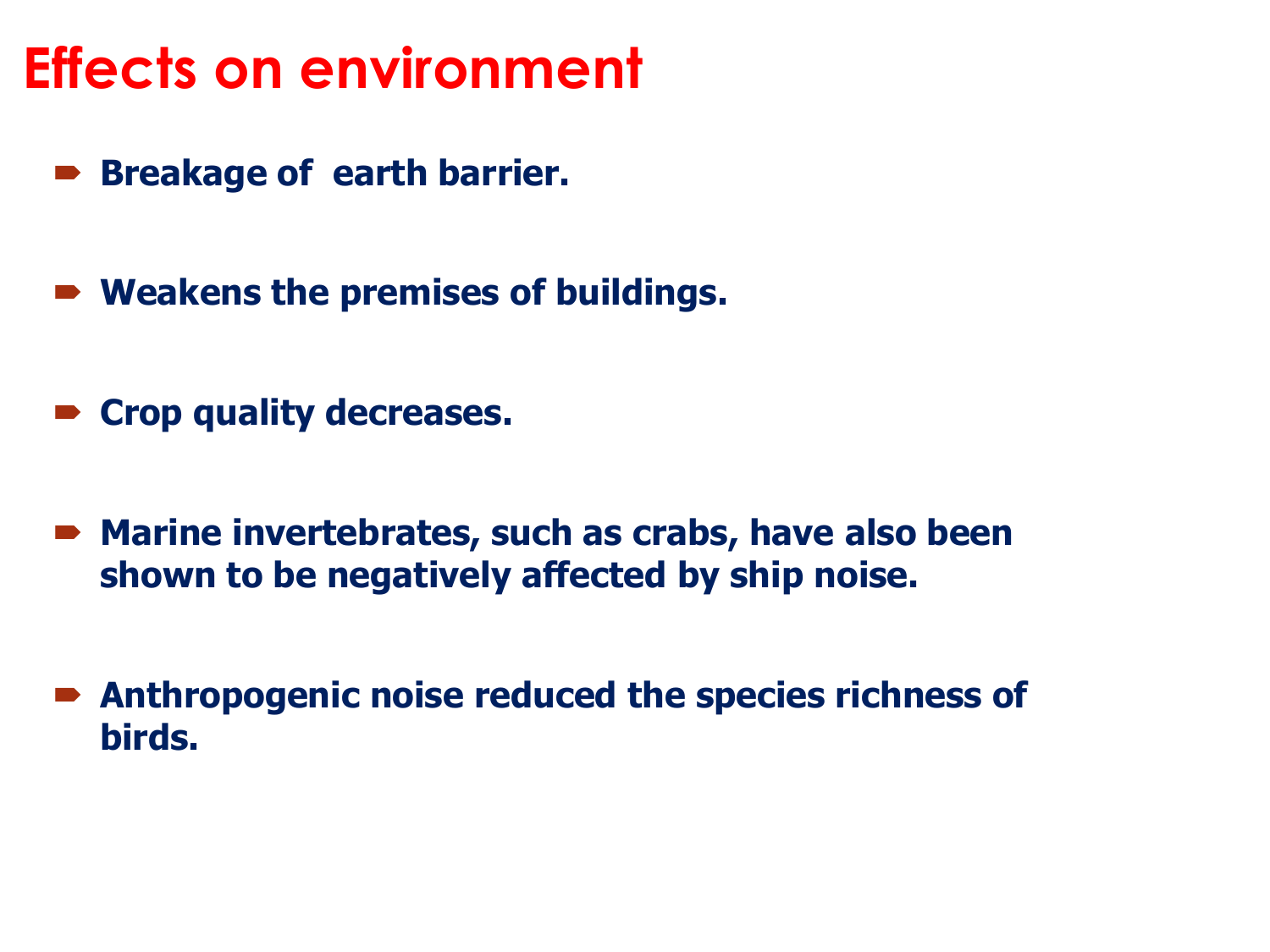# **Control of noise pollution:**

- **Major control measures that are taken have been discussed.**
- **Control at source**
- **Control in transmission path**
- **Major noise control techniques**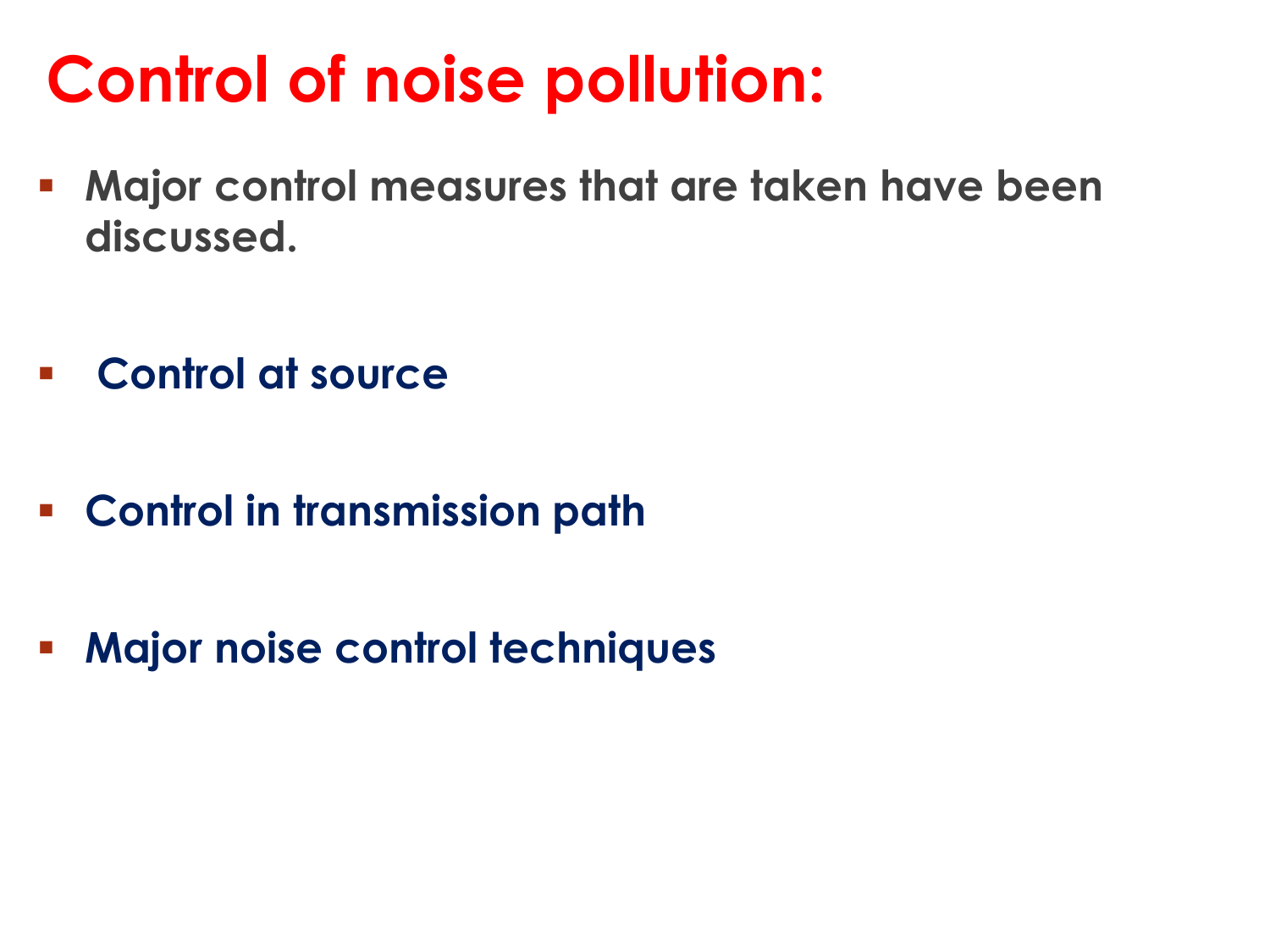# **Control at source**:

- **Maintenance of automobiles.**
- **Use of economic instruments.**
- **Noise level reduction from domestic sectors.**
- **Machinery selection.**
- **Control over vibrations.**
- **Prohibition on use of loudspeakers.**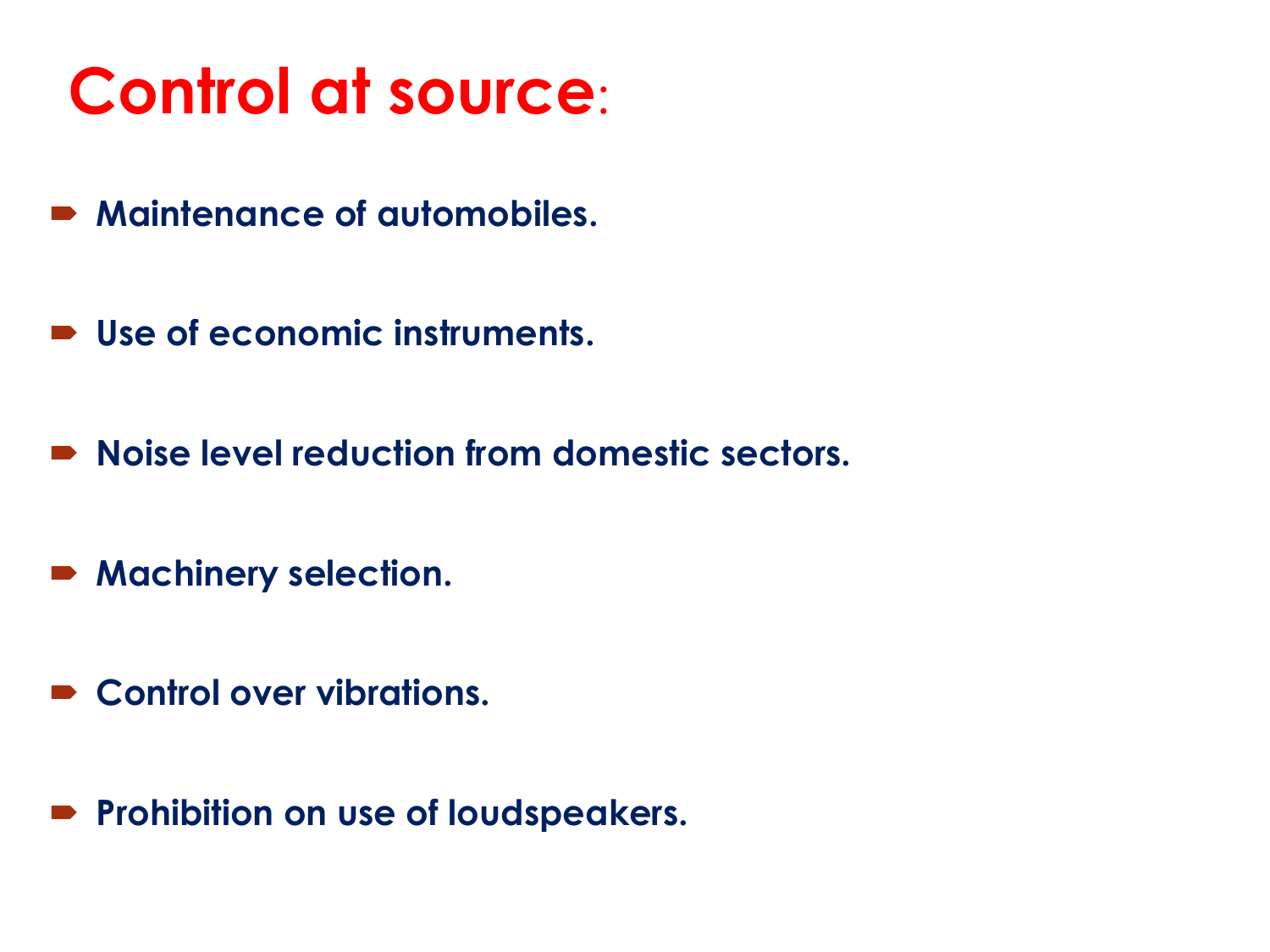#### **Control in transmission path:**

- **Fallation of barriers.**
- **Installation of panels and enclosures.**

#### **Major noise control techniques:**

- **Sound insulation**
- **Sound absorption**
- **Vibration dumping**
- **Urban planning**
- **Public awareness**